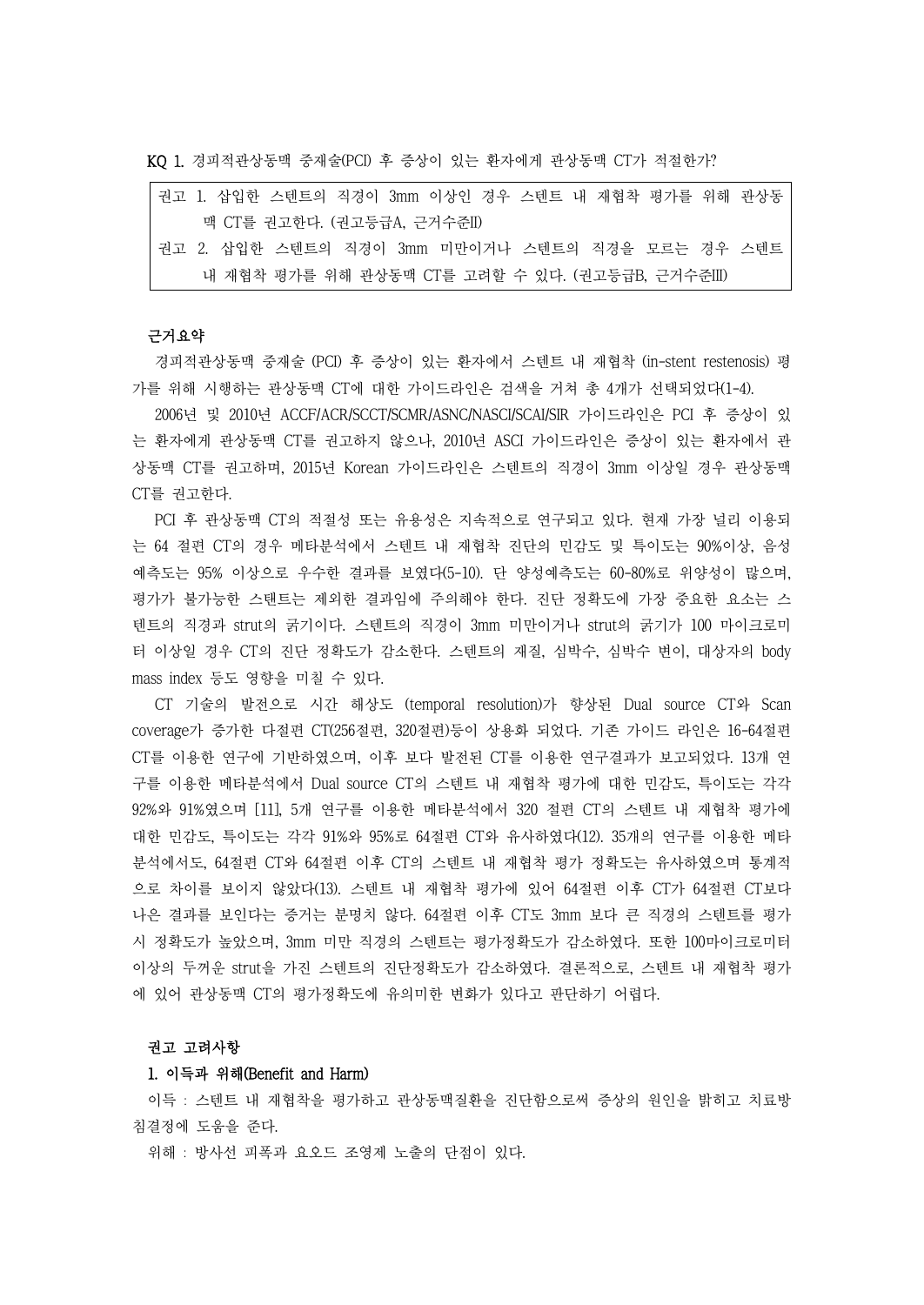# 2. 국내 수용성과 적용성(Acceptability and Applicability)

우리나라는 64절편 이상의 CT 보유율이 높아 관상동맥 CT에 대한 접근성이 좋기 때문에, 진료 지침의 국내 수용성에 큰 무리가 없을 것으로 판단된다. 그러나 검사비용 및 방사선/요오드 조영제 사용에 따른 환자 부담을 고려하여 적용할 필요가 있다. 방사선 피폭량을 최소화하고, 요오드 조영 제 부작용을 고려한 적용이 필요하다. 수용성과 적용성 평가표는 부록2에 제시되었다.

# 3. 검사별 방사선량

관상동맥(심장) CT 3. 방사선량은 본문 P.1에 제시되었다.

#### 참고문헌

1. ACCF/ACR/SCCT/SCMR/ASNC/NASCI/SCAI/SIR 2006 appropriateness criteria for cardiac computed tomography and cardiac magnetic resonance imaging. A report of the American College of Cardiology Foundation Quality Strategic Directions Committee Appropriateness Criteria Working Group. J Am Coll Radiol. 2006;3: 751-771.

2. Taylor AJ, Cerqueira M, Hodgson JM, Mark D, Min J, O'Gara P, et al. ACCF/SCCT/ACR

 /AHA/ASE/ASNC/NASCI/SCAI/SCMR 2010 Appropriate Use Criteria for Cardiac Computed Tomography. A Report of the American College of Cardiology Foundation Appropriate Use Criteria Task Force, the Society of Cardiovascular Computed Tomography, the American College of Radiology, the American Heart Association, the American Society of Echocardiography, the American Society of Nuclear Cardiology, the North American Society for Cardiovascular Imaging, the Society for Cardiovascular Angiography and Interventions, and the Society for Cardiovascular Magnetic Resonance. J CardiovascComput Tomogr. 2010;4: 407.e401-433.

3. Tsai IC, Choi BW, Chan C, Jinzaki M, Kitagawa K, Yong HS, et al. ASCI 2010 appropriateness criteria for cardiac computed tomography: a report of the Asian Society of Cardiovascular Imaging Cardiac Computed Tomography and Cardiac Magnetic Resonance Imaging Guideline Working Group. Int J Cardiovasc Imaging. 2010;26 Suppl 1: 1-15.

4. Kim YJ, Yong HS, Kim SM, Kim JA, Yang DH, Hong YJ. Korean guidelines for the appropriate use of cardiac CT. Korean J Radiol. 2015;16: 251-285.

5. Hamon M, Champ-Rigot L, Morello R, Riddell JW, Hamon M. Diagnostic accuracy of in-stent coronary restenosis detection with multislice spiral computed tomography: a meta-analysis. Eur Radiol. 2008;18: 217-225.

6. Mowatt G, Cummins E, Waugh N, Walker S, Cook J, Jia X, et al. Systematic review of the clinical effectiveness and cost-effectiveness of 64-slice or higher computed tomography angiography as an alternative to invasive coronary angiography in the investigation of coronary artery disease. Health Technol Assess. 2008;12: iii-iv, ix-143.

7. Vanhoenacker PK, Decramer I, Bladt O, Sarno G, Van Hul E, Wijns W, et al. Multidetector computed tomography angiography for assessment of in-stent restenosis: meta-analysis of diagnostic performance. BMC Med Imaging. 2008;8: 14.